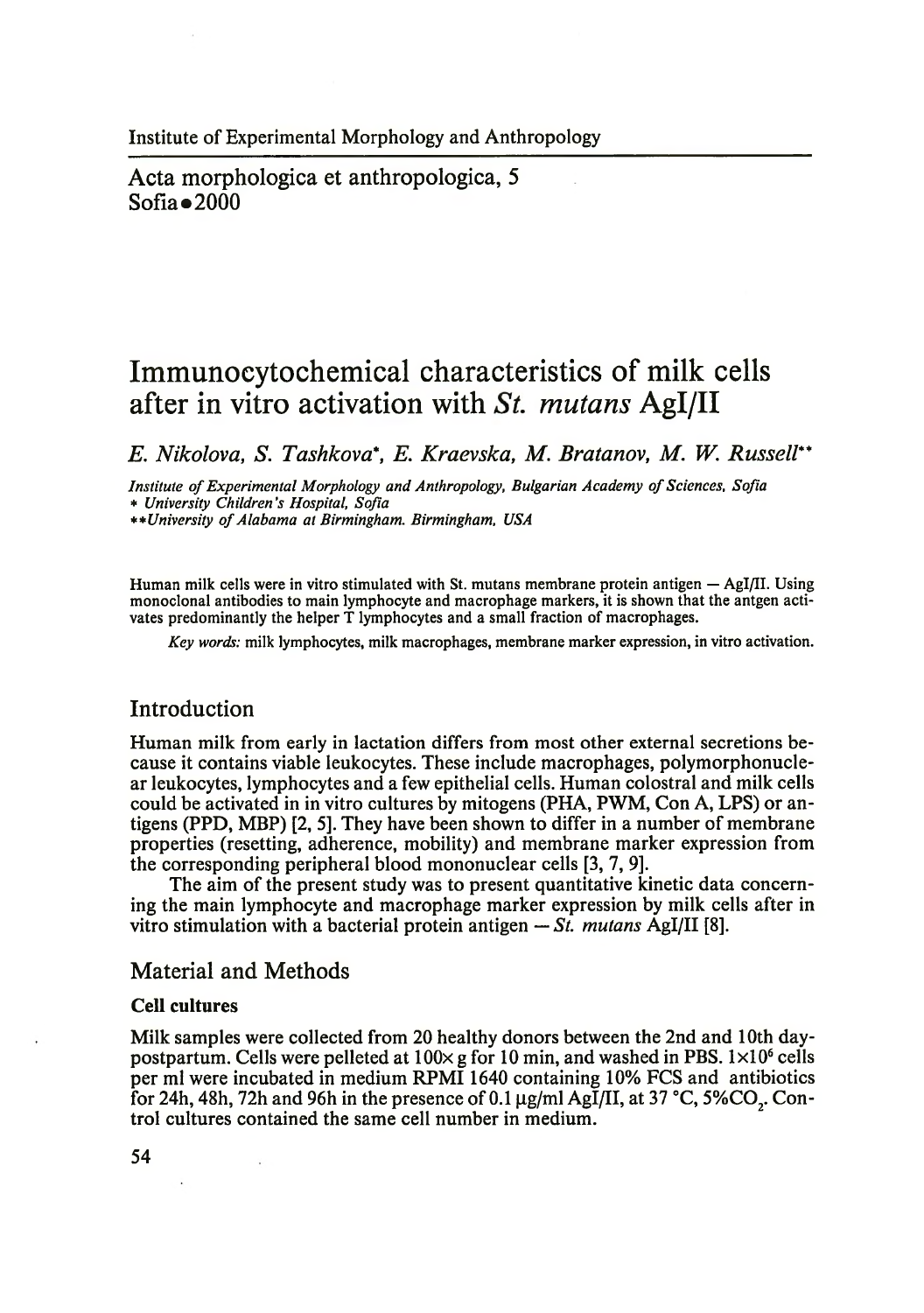#### Proliferation assay

16h before harvesting 1  $\mu$ Ci <sup>3</sup>H-thymidine (UVVV-Prague, Czech Republic) was added to each sample and the incorporation counted in a beta-scintillation counter (Beckman). All samples were done in triplicate.

#### Indirect immunoperoxidase technique

Cultured cells were washed 3 times in medium and centrifuged for 1 min at 500xg to obtain cytospin speciments. Then the samples were fixed in cold aceton, endogenous peroxidase exhausted in methanol/H20 2 solution, and treated for 30 min with medium containing 20% normal bovine serum. The following monoclonal antibodies were used — mBl (anti-HLA-DR) [4], anti-CD71 (anti-transferrin receptor, OKT9 -ORTO), anti-CD3 (DAKO), anti-CD4 (DAKO), anti-CD8 (DAKO), MA5 (antiblood macrophage) [6], RFD7 (anti-tissue macrophage, Royal Free Hospital, London). The treatment with each of them was for 1h at  $\overline{4}$  °C following washing and incubation with anti-mouse Ig conjugated to peroxidase. The development of the reaction was with diaminobenzidine and  $H_1O_2$ . 200 cells were counted in each sample. After the examination of peroxidase reaction the samples were stained after Wright for routine cytological expertise.

## Results and Discussion

In preliminary studies we titrated Agl/II concentrations and found the optimal ones, giving maximal proliferative response of  $1 \times 10^6$  cells to be 0.1µg/ml. This maximum was reached on day 4 of the culture.

| A representative experiment for proliferation of milk cells upon activations with AgI/II. |  |                           |     |        |  |
|-------------------------------------------------------------------------------------------|--|---------------------------|-----|--------|--|
| Day                                                                                       |  | $\mathbf{1}$ $\mathbf{2}$ |     |        |  |
| Mitogenic index - 4.6                                                                     |  | 5.8                       | 9.3 | - 11.8 |  |

Drastic changes occur during cultivation period among different cell populations in the milk. The polymorphonuclear leukocytes, which were predominantly neutrophils, disappear after 24h of culture. A very interesting behaviour showed the macrophages. On day 0, most of the macrophages were positive for RFD7 monoclonal antibody, a marker for tissue macrophages, and only 25% were positive for MA5, a marker for blood macrophages. The HLA-DR positivity of the macrophages was in parallel to MA5 one. After 2 days of culture the macrophages started distructing, and on day 4 they consisted about 10% from whole milk population (Table 1). The tissue macrophage marker RFD7 decreased to 0% and the activated by Agl/II milk macrophages all bear the blood macrophage marker MA5, and were all HLA-DR positive. We suggest a division of these cells, or at least a part of them, in the culture and de novo synthesis of membrane marker molecules under the antigenic stimuli. This result significantly differs from our previous observation, where the milk macrophages do not divide under Con A and MBP stimuli [5].

The milk lymphocytes were shown to be mostly T-lymphocytes [1]. We confirm this with their reaction with anti-CD3 monoclonal antibody. With the advancing of the culture time and the destruction of the polymorphonuclears first, and the majority of the macrophages second, the T-lymphocytes become the predominant cell type in the culture (Table 2). In the case of Agl/II stimulation they were also about 70%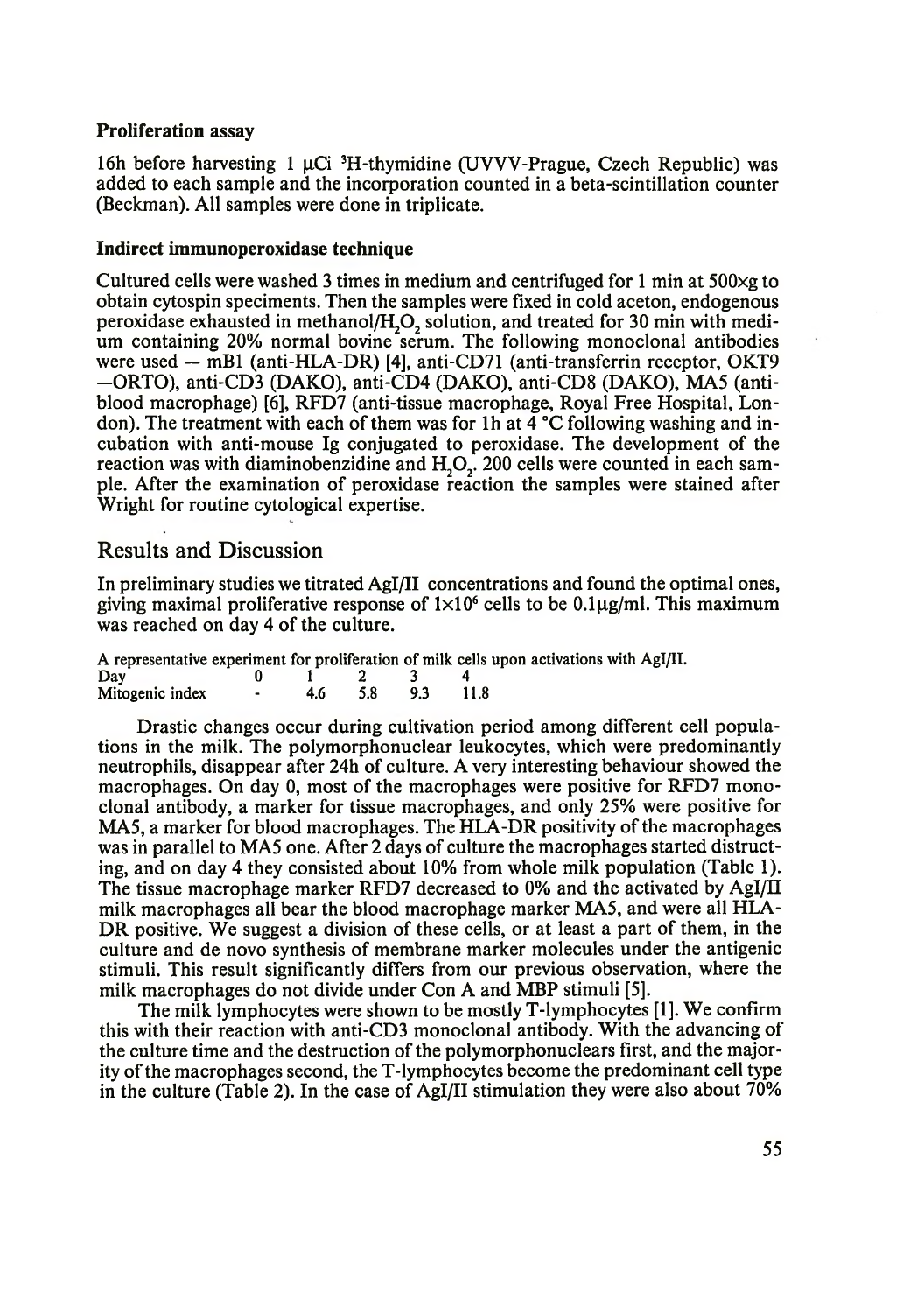T a b 1 e 1. Membrane properties of milk macrophages after AgI/II stimulation (in per cent positive cells)

| <b>MAB</b><br><b>Specificity</b> |                                           |                                | Day                                |                                 |  |  |
|----------------------------------|-------------------------------------------|--------------------------------|------------------------------------|---------------------------------|--|--|
|                                  |                                           |                                |                                    |                                 |  |  |
| <b>RFD</b><br>MA5<br>MB1         | Tissue<br>Blood macrophage<br>anti-HLA-DR | $65+4$<br>$25 + 3$<br>$25 + 9$ | $38 + 11$<br>$84 + 8$<br>$80 + 12$ | $0 + 5$<br>$93 + 6$<br>$90 + 4$ |  |  |

T a b 1 e 2. Time-dependent expression of lymphocyte markers (in per cent positive cells) under Agl/II stimulation

| Marker expressed      | Dav                  |                      |                      |                      |                      |  |
|-----------------------|----------------------|----------------------|----------------------|----------------------|----------------------|--|
|                       |                      |                      |                      |                      |                      |  |
| CD <sub>3</sub>       | $12 + 5$             | $46 + 7$             | $76 + 11$            | $78 + 9$             | $89 + 3$             |  |
| CD4                   | $8 + 7$              | $26 + 9$             | $48 + 9$             | $52 + 6$             | $61 + 5$             |  |
| CD71<br><b>HLA-DR</b> | $12 + 5$<br>$14 + 7$ | $21 + 8$<br>$20 + 9$ | $40 + 1$<br>$43 + 6$ | $62 + 4$<br>$68 + 3$ | $78 + 9$<br>$86 + 9$ |  |

CD4 positive which means that they are of helper type and this result is different from MBP stimulation where CD4 positive fraction was 40-50%.

As could be expected the expression of CD71, which is the transferring receptor, increases in parallel with the thymidine incorporation. This suggests a metabolic activation of T lymphocytes and supports the possibility for IL-2 synthesis, and further autocrine activation of the committed clones.

The last but not least is the expression of the HLA-DR monomorphic determinants by the activated milk cells. As it is known from numerous reports, upon activation by antigens or mitogens the T-lymphocyte starts class II expression and becomes immunologically committed. The macrophage is constantly class II positive. Therefore in our system the initial expression of HLA-DR on day 0 should be due to macrophages and later on the culture time to the activated under Agl/II T-lymphocytes. The temporal profiles of the Agl/II dependent MHC class II expression appeared very similar to those for the same marker expression on peripheral blood mononuclear cells (our observation).

On the basis of the above data we might conclude that Agl/II is a very potent antigenic stimulus for milk T-cells, activating mostly T-helpers in this population. This rises the possibility of isolating Agl/II specific T-helper clones which could be used to influence the development and maturation of the immune system of infants, when given during the first days postpartum.

## References

- 1. B e r t o t t o, A., D r. G e r l i, R. V a c c a r o. Human milk lymphocytes bearing the gamma/delta T-cell receptor are mostly delta TCS1-positive cells. — Immunology, 74, 1991, No 2, 360- 361.
- 2. C r a g o, S., G. M e s t e c k y. Human colostral cells. II. Response to mitogenes. Cell. Immunol., 86, 1984, No 1, 222-229.
- 3. K е 11 е r, M. A., J. F a u s t, L. J. R o 1 e w i c, D. D. S t e w a r t. T-cell subsets in human milk. J. Pediatr. Gastroenterol. Nutr., 5, 1986, 439-443.